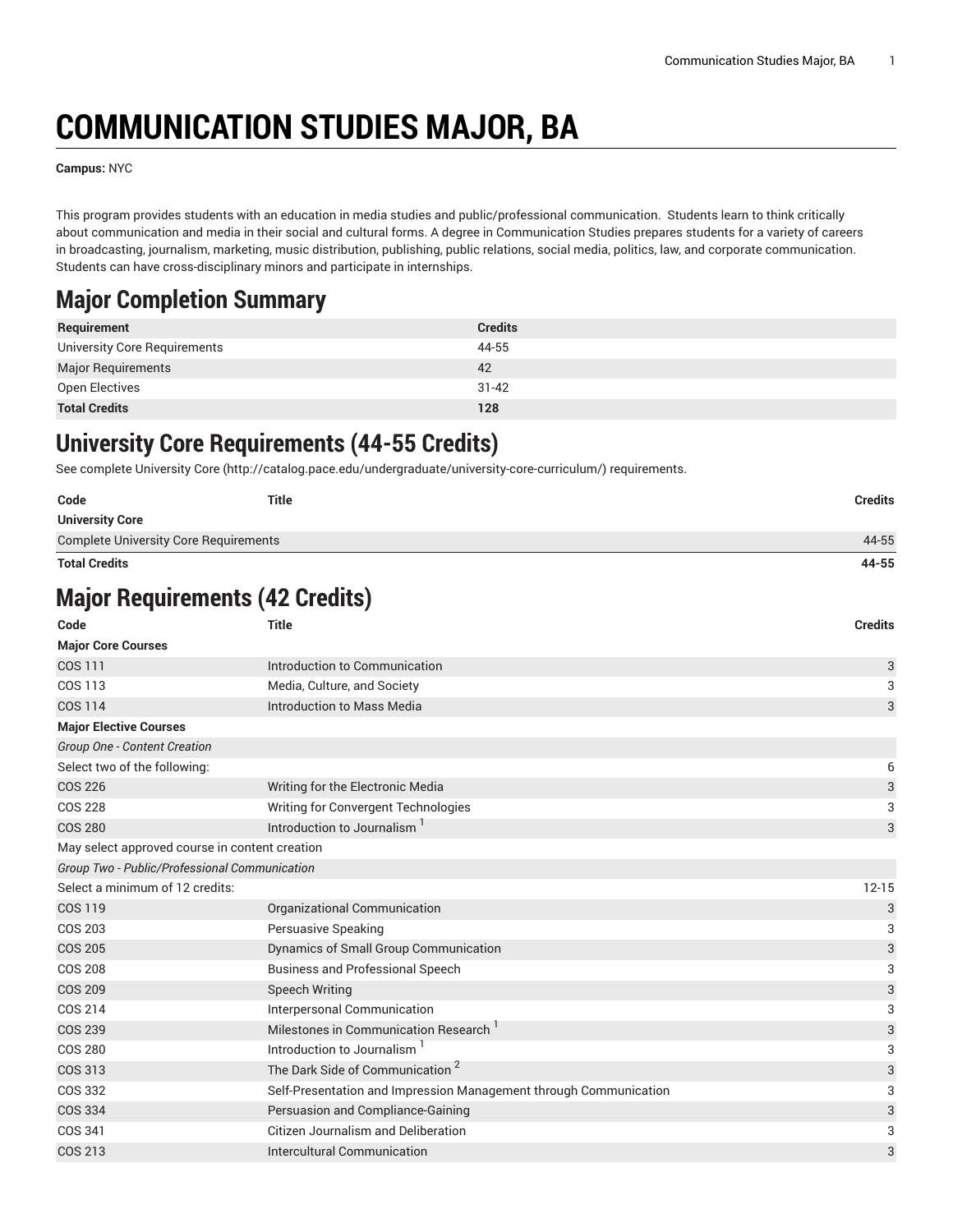| <b>MAR 201</b>                                                               | <b>Principles of Marketing</b>                                               | 3                         |
|------------------------------------------------------------------------------|------------------------------------------------------------------------------|---------------------------|
| <b>SPE 203</b>                                                               | Persuasive Speaking                                                          | 3                         |
| <b>SPE 309</b>                                                               | Speechwriting                                                                | 3                         |
|                                                                              | May select Approved Topics Courses in COS 296, COS 297, COS 396, or COS 397. |                           |
| Group Three - Media Studies                                                  |                                                                              |                           |
| Select a minimum of 12 credits:                                              |                                                                              | $12 - 15$                 |
| COS 231                                                                      | Media Synergy and the Graphic Novel                                          | 3                         |
| <b>COS 235</b>                                                               | Advertising and Consumer Culture                                             | 3                         |
| <b>COS 242</b>                                                               | New Communication Technologies and Moral Panic                               | 3                         |
| <b>COS 243</b>                                                               | Comics, Cartoons and the American Conversation                               | 3                         |
| <b>COS 244</b>                                                               | <b>Digital Cultures</b>                                                      | 3                         |
| <b>COS 245</b>                                                               | <b>Communication and Popular Culture</b>                                     | 3                         |
| <b>COS 248</b>                                                               | Cultural Communications Through Masterpieces of Cinema                       | 3                         |
| <b>COS 250</b>                                                               | Digital Youth Activism                                                       | $\ensuremath{\mathsf{3}}$ |
| <b>COS 270</b>                                                               | <b>Political Communication</b>                                               | 3                         |
| COS 310                                                                      | <b>Communication and Media Analytics</b>                                     | 3                         |
| COS 311                                                                      | Ethics, Morality, and the Media                                              | 3                         |
| <b>COS 312</b>                                                               | Introduction to Cultural Studies                                             | 3                         |
| COS 313                                                                      | The Dark Side of Communication <sup>2</sup>                                  | 3                         |
| <b>COS 335</b>                                                               | <b>Media and Gender</b>                                                      | 3                         |
| COS 336                                                                      | Propaganda                                                                   | 3                         |
| <b>COS 338</b>                                                               | Media Criticism                                                              | 3                         |
| <b>COS 481</b>                                                               | Language and Power                                                           | 3                         |
| May select Approved Topics Courses in COS 296, COS 297, COS 396, or COS 397. |                                                                              |                           |
| One additional Group 2 or Group 3 course (3 credits)                         |                                                                              | 3                         |
| May select Approved COS Topics for example COS 296 or COS 396.               |                                                                              |                           |
| <b>Total Credits</b>                                                         |                                                                              | 42                        |

1 COS 280 Introduction to Journalism may be taken for Group 1 or Group 2

2 COS 313 may be taken for Group 2 or Group 3

## **Open Electives (31-42 Credits)**

| Code                  | <b>Title</b> | <b>Credits</b> |
|-----------------------|--------------|----------------|
| <b>Open Electives</b> |              |                |
| Select 31-42 credits  |              | $31 - 42$      |
| <b>Total Credits</b>  |              | $31 - 42$      |

#### **General Track**

| <b>Course</b>                                   | <b>Title</b>                                             | <b>Credits</b> |
|-------------------------------------------------|----------------------------------------------------------|----------------|
| <b>First Year</b>                               |                                                          |                |
| Fall                                            |                                                          |                |
| <b>ENG 110</b>                                  | Composition                                              | 3              |
| <b>UNV 101</b>                                  | First-Year Seminar. Introduction to University Community |                |
| Take any one remaining Area of Knowledge course |                                                          | 3              |
| COS 111                                         | Introduction to Communication                            | 3              |
| Take one Learning Community (LC) course         |                                                          | 6              |
|                                                 | <b>Credits</b>                                           | 16             |
| <b>Spring</b>                                   |                                                          |                |
| COS 113                                         | Media, Culture, and Society                              | 3              |
| <b>MAT 102</b>                                  | <b>Mathematics for Life</b>                              | 3              |
| <b>ENG 120</b>                                  | <b>Critical Writing</b>                                  | 4              |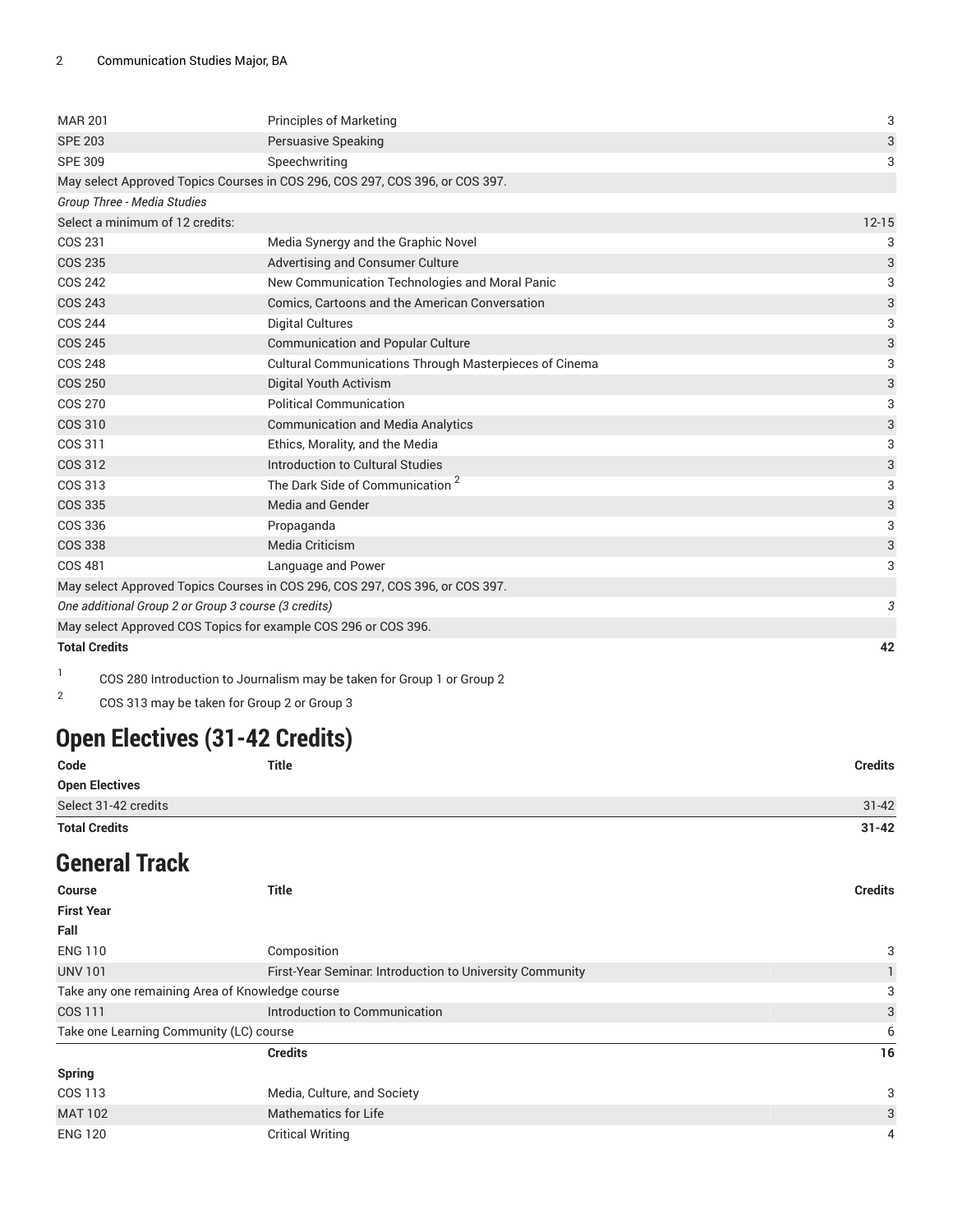| <b>CIS 101</b>                                                | Introduction to Computing (Or TS 105)                                                       | 3                         |
|---------------------------------------------------------------|---------------------------------------------------------------------------------------------|---------------------------|
| or CIS 103<br>or CIT 110                                      | or Problem Solving Using Technology<br>or Introduction to Information Technology            |                           |
| One major elective course in subject COS (Group 2 or Group 3) |                                                                                             | 3                         |
|                                                               | <b>Credits</b>                                                                              | 16                        |
| <b>Second Year</b>                                            |                                                                                             |                           |
| Fall                                                          |                                                                                             |                           |
| COS 114                                                       | Introduction to Mass Media                                                                  | 3                         |
| <b>COM 200</b>                                                | <b>Public Speaking</b>                                                                      | 3                         |
| Take any one remaining Area of Knowledge course               |                                                                                             | 3                         |
| One major elective course in subject COS (Group 1)            |                                                                                             | $\ensuremath{\mathsf{3}}$ |
| One major elective course in subject COS (Group 3)            |                                                                                             | 3                         |
|                                                               | <b>Credits</b>                                                                              | 15                        |
| <b>Spring</b>                                                 |                                                                                             |                           |
| <b>ENG 201</b>                                                | Writing in the Disciplines                                                                  | 3                         |
| One major elective course in subject COS (Group 2)            |                                                                                             | 3                         |
| One major elective course in subject COS (Group 3)            |                                                                                             | 3                         |
| Take any two remaining Area of Knowledge course               |                                                                                             | $\boldsymbol{6}$          |
| Open Elective Course (Writing Enhanced (WE) course)           |                                                                                             | 3                         |
|                                                               | <b>Credits</b>                                                                              | 18                        |
| <b>Third Year</b>                                             |                                                                                             |                           |
| Fall                                                          |                                                                                             |                           |
| One major elective course in subject COS (Group 2)            |                                                                                             | 3                         |
| One major elective course in subject COS (Group 3)            |                                                                                             | 3                         |
|                                                               | Take any one remaining Area of Knowledge course (Writing Enhanced (WE) course)              | 3                         |
| Open Elective Course                                          |                                                                                             | 3                         |
| Open Elective Course                                          |                                                                                             | 3                         |
| First Second Language Course. See Advisor for guidelines      |                                                                                             | 3                         |
|                                                               | <b>Credits</b>                                                                              | 18                        |
| <b>Spring</b>                                                 |                                                                                             |                           |
| One Lab science course                                        |                                                                                             | $3 - 4$                   |
| One major elective course in subject COS (Group 1)            |                                                                                             | 3                         |
| <b>Open Elective Course</b>                                   |                                                                                             | 3                         |
|                                                               | Take any one remaining Area of Knowledge course that is also a Civic Engagement (CE) course | 3                         |
| Second Language Course, if applicable                         |                                                                                             | 3                         |
|                                                               | <b>Credits</b>                                                                              | $15-16$                   |
| <b>Fourth Year</b>                                            |                                                                                             |                           |
| Fall                                                          |                                                                                             |                           |
| One major elective course in subject COS (Group 3)            |                                                                                             | 3                         |
| <b>COS 393</b>                                                | Internship Program I (Recommended)                                                          | 3                         |
| One major elective course in subject COS (Group 2)            |                                                                                             | 3                         |
| Take any one remaining Area of Knowledge course               |                                                                                             | 3                         |
| Open Elective Course                                          |                                                                                             | 3                         |
|                                                               | <b>Credits</b>                                                                              | 15                        |
| <b>Spring</b>                                                 |                                                                                             |                           |
| <b>COS 394</b>                                                | Internship Program II (Recommended)                                                         | 3                         |
| One major elective course in subject COS (Group 2)            |                                                                                             | 3                         |
| Open Elective Course                                          |                                                                                             | 3<br>3                    |
| Open Elective Course                                          |                                                                                             |                           |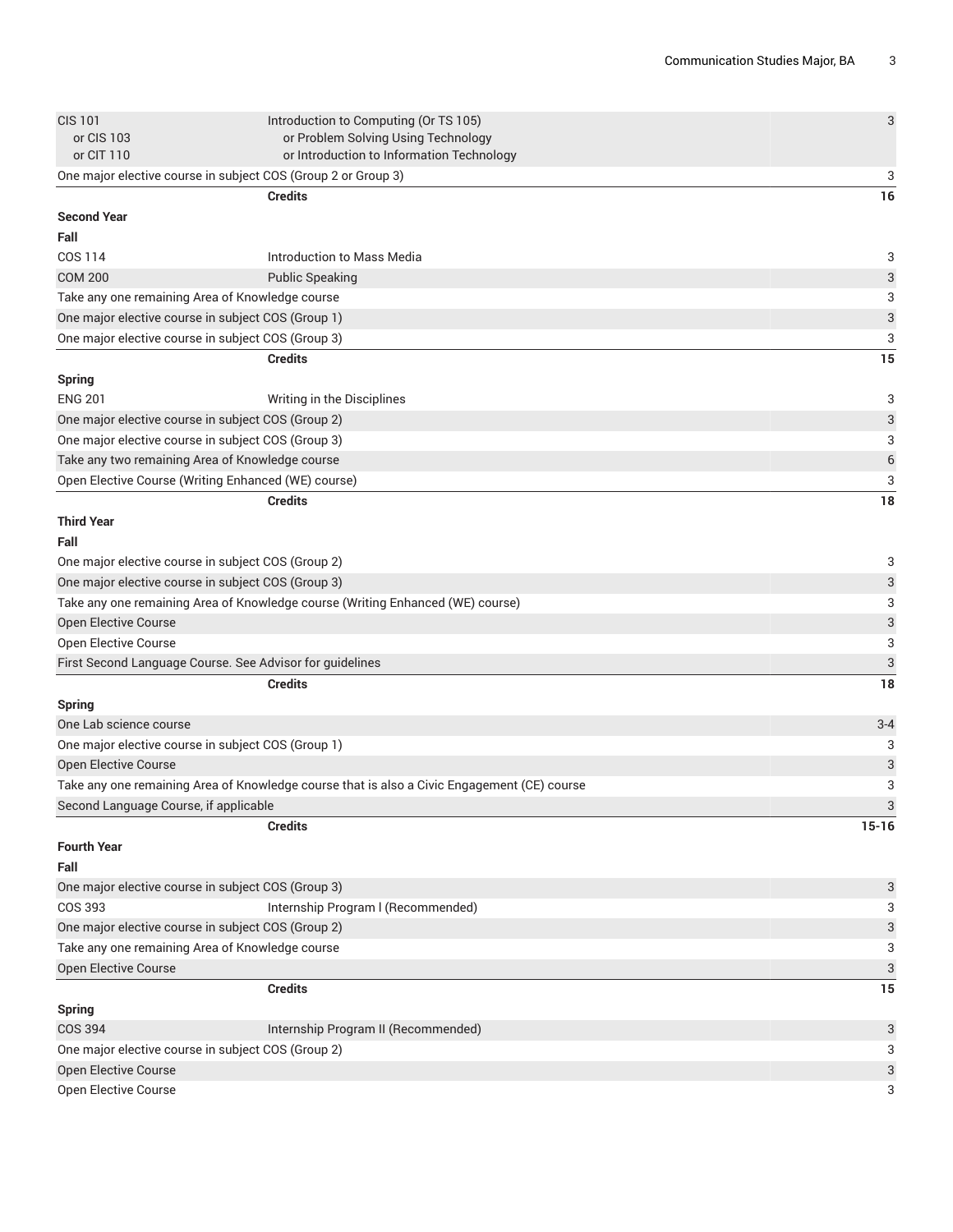| Take any one remaining Area of Knowledge course |         |
|-------------------------------------------------|---------|
| Credits                                         | כ ו     |
| <b>Total Credits</b>                            | 128-129 |

## **Communication Studies, BA/Communications and Digital Media, MA Track**

**Course Title Credits**

| <b>First Year</b>                                                                           |                                                                                                                           |                           |
|---------------------------------------------------------------------------------------------|---------------------------------------------------------------------------------------------------------------------------|---------------------------|
| Fall                                                                                        |                                                                                                                           |                           |
| <b>ENG 110</b><br>or ENG 120                                                                | Composition (Depending on placement exam results)<br>or Critical Writing                                                  | 3                         |
| COS 111                                                                                     | Introduction to Communication                                                                                             | 3                         |
| <b>UNV 101</b>                                                                              | First-Year Seminar. Introduction to University Community                                                                  | 1                         |
| Take any one remaining Area of Knowledge course                                             |                                                                                                                           | 3                         |
| Take two Learning Community (LC) courses                                                    |                                                                                                                           | 6                         |
|                                                                                             | <b>Credits</b>                                                                                                            | 16                        |
| <b>Spring</b>                                                                               |                                                                                                                           |                           |
| <b>COS 113</b>                                                                              | Media, Culture, and Society                                                                                               | 3                         |
| <b>MAT 102</b>                                                                              | <b>Mathematics for Life</b>                                                                                               | $\ensuremath{\mathsf{3}}$ |
| <b>ENG 120</b>                                                                              | <b>Critical Writing</b>                                                                                                   | 4                         |
| <b>CIS 101</b><br>or CIS 103<br>or CIT 110                                                  | Introduction to Computing (Or TS 105)<br>or Problem Solving Using Technology<br>or Introduction to Information Technology | 3                         |
|                                                                                             | One major elective course in subject COS (Group 2 or Group 3)                                                             | 3                         |
| <b>Second Year</b><br>Fall                                                                  | <b>Credits</b>                                                                                                            | 16                        |
| COS 114                                                                                     | Introduction to Mass Media                                                                                                | 3                         |
| <b>COM 200</b>                                                                              | <b>Public Speaking</b>                                                                                                    | 3                         |
| Take any one remaining Area of Knowledge course                                             |                                                                                                                           | 3                         |
| One major elective course in subject COS (Group 1)                                          |                                                                                                                           | $\ensuremath{\mathsf{3}}$ |
| One major elective course in subject COS (Group 3)                                          |                                                                                                                           | 3                         |
|                                                                                             | <b>Credits</b>                                                                                                            | 15                        |
| <b>Spring</b>                                                                               |                                                                                                                           |                           |
| <b>ENG 201</b>                                                                              | Writing in the Disciplines                                                                                                | 3                         |
| One major elective course in subject COS (Group 2)                                          |                                                                                                                           | $\ensuremath{\mathsf{3}}$ |
| One major elective course in subject COS (Group 3)                                          |                                                                                                                           | 3                         |
| Take any two remaining Area of Knowledge course                                             |                                                                                                                           | $\,$ 6 $\,$               |
| Open Elective Course (Writing Enhanced (WE) course)                                         |                                                                                                                           | 3                         |
| <b>Third Year</b>                                                                           | <b>Credits</b>                                                                                                            | 18                        |
| Fall                                                                                        |                                                                                                                           |                           |
|                                                                                             | Take any one remaining Area of Knowledge course (Writing Enhanced (WE) course)                                            | 3                         |
| First Second Language Course. See Advisor for guidelines                                    |                                                                                                                           | 3                         |
| Open Elective Course                                                                        |                                                                                                                           | 3                         |
| One major elective course in subject COS (Group 2)                                          |                                                                                                                           | $\ensuremath{\mathsf{3}}$ |
| One major elective course in subject COS (Group 3)                                          |                                                                                                                           | 3                         |
|                                                                                             | <b>Credits</b>                                                                                                            | 15                        |
| <b>Spring</b>                                                                               |                                                                                                                           |                           |
| Take any one remaining Area of Knowledge course that is also a Civic Engagement (CE) course |                                                                                                                           | 3                         |
| Second Language Course, if applicable                                                       |                                                                                                                           | $\ensuremath{\mathsf{3}}$ |
| One major elective course in subject COS (Group 1)                                          |                                                                                                                           | 3                         |
| Open Elective Course                                                                        |                                                                                                                           | 3                         |